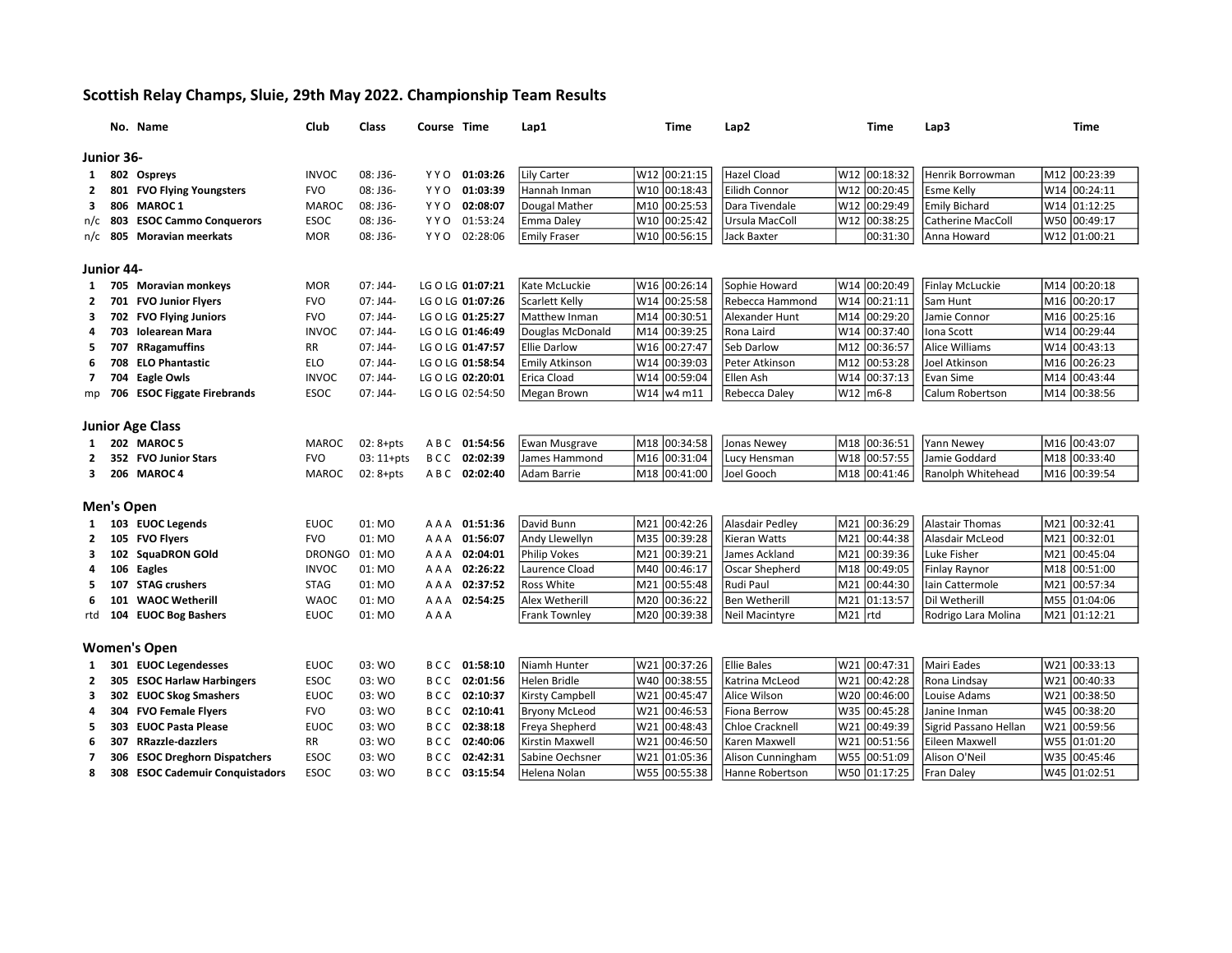## Senior Age Class

| 1              | 507    | <b>Destroyers</b>                               | <b>CLYDE</b>               | $05:17+pts$              | CDC 01:46:30                 | Donald Petrie              | M65        | 00:39:46             | <b>Steve Wilson</b>       | M55        | 00:30:58             | Dave Robertson              |     | M55 00:35:46             |
|----------------|--------|-------------------------------------------------|----------------------------|--------------------------|------------------------------|----------------------------|------------|----------------------|---------------------------|------------|----------------------|-----------------------------|-----|--------------------------|
| $\mathbf{2}$   |        | 606 FVO 9                                       | <b>FVO</b>                 | 06: 20+pts               | DDC 01:46:46                 | <b>Heather Fellbaum</b>    |            | W55 00:36:49         | Rona Molloy               | W50        | 00:30:27             | Jon Cross                   |     | M55 00:39:30             |
| 3              |        | 618 Interlopers 5                               | INT                        | $06:20+pts$              | DDC 01:58:09                 | Lucy Ward                  |            | W12 00:43:48         | Lorna Eades               |            | W55 00:38:06         | David Eades                 |     | M55 00:36:15             |
| 4              |        | <b>501 SPOOK</b>                                | SYO                        | $05:17+pts$              | CDC 01:58:11                 | Martin Ward                |            | M55 00:35:06         | Lesley Ward               |            | W50 00:47:50         | Charlie Adams               |     | M55 00:35:15             |
| 5              |        | 407 FVO 8                                       | <b>FVO</b>                 | 04: 14+pts               | BDC 01:58:18                 | Fraser Purves              |            | M50 00:40:04         | Mark Holliday             | M65        | 00:42:01             | Mark Wood                   |     | M50 00:36:13             |
| 6              |        | <b>502 Baxter Basics</b>                        | SYO                        | 05: 17+pts               | CDC 02:01:26                 | <b>Richard Baxter</b>      | M50        | 00:44:07             | Ella Baxter               | W14        | 00:37:37             | Kim Baxter                  |     | W45 00:39:42             |
| $\overline{7}$ |        | 602 Eckolites                                   | <b>ECKO</b>                | 06: 20+pts               | DDC 02:02:36                 | Susannah MacMillan         | W50        | 00:35:14             | <b>Gill Berrow</b>        | W65        | 00:49:46             | Iris MacMillan              |     | W18 00:37:36             |
| 8              |        | 203 FVO Flying Vets                             | <b>FVO</b>                 | $02:8 + pts$             | ABC 02:03:43                 | Stephen Feltbower          | M40        | 00:52:02             | lason Inman               | M50        | 00:42:33             | Will Hensman                | M40 | 00:29:08                 |
| 9              |        | 623 Rolls-Royces                                | RR                         | 06: 20+pts               | DDC 02:04:05                 | Rob Cranston               | M55        | 00:45:32             | Robin Sloan               | M75        | 00:41:44             | John Tullie                 | M65 | 00:36:49                 |
| 10             | 607    | <b>FVO 10</b>                                   | <b>FVO</b>                 | 06: 20+pts               | DDC 02:04:46                 | Cathy Tilbrook             | <b>W55</b> | 00:36:52             | <b>Beccy Osborn</b>       | W50        | 00:40:08             | Simon Hunt                  |     | M55 00:47:46             |
| 11             | 205    | Interlopers 1                                   | INT                        | $02:8 + pts$             | ABC 02:04:51                 | <b>Ben Stevens</b>         | M35        | 00:37:12             | Laurence Ward             | M16        | 00:47:01             | Ray Ward                    |     | M45 00:40:38             |
| 12             | 515    | <b>TAY TIDAL</b>                                | <b>TAY</b>                 | $05:17+pts$              | CDC 02:05:06                 | <b>Grant Carstairs</b>     |            | M65 00:57:17         | Finn Selmer Duguid        | M14        | 00:27:04             | Alistair Duguid             |     | M45 00:40:45             |
| 13             |        | 353 Risky Runners                               | <b>RR</b>                  | $03:11+pts$              | BCC 02:07:57                 | Ian Maxwell                | M60        | 00:48:43             | <b>Tim Darlow</b>         | M45        | 00:42:51             | Colin Williams              | M45 | 00:36:23                 |
| 14             |        | 505 ESOC WINdsays                               | <b>ESOC</b>                | $05:17+pts$              | CDC 02:10:10                 | Crawford Lindsay           | M65        | 00:57:36             | Sally Lindsay             | W65        | 00:44:28             | Andrew Lindsay              |     | M21 00:28:06             |
| 15             | 204    | <b>FVO Veteran Flyers</b>                       | <b>FVO</b>                 | $02:8+pts$               | ABC 02:10:21                 | Paul Hammond               | M45        | 00:55:00             | Ross McLennan             | M40        | 00:41:54             | Roger Goddard               |     | M45 00:33:27             |
| 16             |        | 402 Gramp3                                      | <b>GRAMP</b>               | $04:14+pts$              | BDC 02:13:58                 | Mike Greenwood             |            | M60 00:49:45         | Gary Morrison             | M55        | 00:35:25             | Dennis McDonald             |     | M55 00:48:48             |
| 17             |        | 620 Moravian 4                                  | <b>MOR</b>                 | 06: 20+pts               | DDC 02:15:04                 | <b>Eddie Harwood</b>       | M70        | 00:36:53             | Rob Parkinson             | M65        | 00:35:21             | <b>Andrew Campbell</b>      |     | M55 01:02:50             |
| 18             |        | 511 Interlopers 2                               | <b>INT</b>                 | $05:17+pts$              | CDC 02:17:29                 | Fiona Eades                | W18        | 00:46:33             | Ann Haley                 | <b>W55</b> | 00:44:20             | Max Carcas                  |     | M50 00:46:36             |
| 19             |        | 207 MAROC6                                      | MAROC                      | $02:8 + pts$             | ABC 02:18:06                 | Joseph Wright              | M21        | 00:34:46             | Gabor Szeles              | M60        | 00:50:33             | Dan Whitehead               |     | M50 00:52:47             |
| 20             | 503    | <b>BeeGees</b>                                  | SYO                        | 05: 17+pts               | CDC 02:19:31                 | <b>Steve Dempsey</b>       |            | M55 00:48:30         | Nigel Owens               | M55        | 00:40:22             | Amanda Crawshaw             |     | W50 00:50:39             |
|                |        | 21 622 Battleships                              | <b>CLYDE</b>               | 06: 20+pts               | DDC 02:20:17                 | Ian Davidson               | M65        | 00:35:31             | Amelia Petrie             | W65        | 00:53:39             | John Marshall               |     | M50 00:51:07             |
|                |        | 22 351 STAG steamers                            | <b>STAG</b>                | $03:11+pts$              | BCC 02:24:24                 | <b>Alison Campbell</b>     |            | W21 00:42:56         | Atis Kalejs               |            | M50 00:44:08         | John McKendrick             |     | M50 00:57:20             |
|                |        | 23 354 MAROC 7                                  | <b>MAROC</b>               | $03:11+pts$              | BCC 02:27:13                 | Paul Mather                | M45        | 00:51:01             | <b>Trevor Ricketts</b>    | M60        | 00:52:54             | Drew Tivendale              |     | M45 00:43:18             |
| 24             |        | 608 FVO 11                                      | <b>FVO</b>                 | 06: 20+pts               | DDC 02:27:23                 | Rachel Kirkland            | W50        | 00:45:13             | Dave Coustick             | M75        | 00:47:41             | <b>Holly Stodgell</b>       |     | W20 00:54:29             |
| 25             |        | 512 Moravian 1                                  | <b>MOR</b>                 | $05:17+pts$              | CDC 02:30:41                 | Alan Halliday              | M65        | 01:05:01             | Nikki Howard              | W45        | 00:38:23             | Michael Bishenden           | M16 | 00:47:17                 |
| 26             |        | 201 Gramp1                                      | <b>GRAMP</b>               | $02:8 + pts$             | ABC 02:34:34                 | Duncan Grassie             | M35        | 00:48:26             | Matthew Thompson          | M35        | 00:59:48             | <b>Robert Daly</b>          | M65 | 00:46:20                 |
| 27             |        | 504 Sea Eagles                                  | <b>INVOC</b>               | $05:17+pts$              | CDC 02:36:12                 | Jacquie Laird              | W50        | 00:49:04             | Carolyn Cload             | W40        | 00:48:21             | Dagmar Borrowman            | W45 | 00:58:47                 |
| 28             | 506    | <b>MAROC 2</b>                                  | <b>MAROC</b>               | $05:17+pts$              | CDC 02:37:00                 | Ruth Gooch                 |            | W16 00:44:15         | Rachel Mather             | W45        | 01:02:03             | Catriona Chapman            |     | W18 00:50:42             |
| 29             | 509    | <b>Winged Wolves</b>                            | <b>BASOC</b>               | $05:17+pts$              | CDC 02:37:49                 | Janette MacLeod            |            | W45 00:48:22         | Alison Matheson           | <b>W50</b> | 00:58:54             | Jane Chisholm               |     | W35 00:50:33             |
| 30             | 401    | <b>BASOC MASCOTS</b>                            | <b>BASOC</b>               | 04: 14+pts               | BDC 02:37:51                 | Alice Kemsley              |            | W18 00:46:18         | Lynne Walker              | W65        | 00:58:20             | Clare Kemsley               |     | W55 00:53:13             |
| 31             | 403    | Gramp4                                          | <b>GRAMP</b>               | 04: 14+pts               | BDC 02:40:00                 | Gareth Yardley             |            | M55 00:45:03         | <b>Ros Nicholson</b>      | <b>W55</b> | 00:55:48             | Adrian Will                 |     | M45 00:59:09             |
|                | 32 604 | <b>BLoWay</b>                                   | <b>BL</b>                  | 06: 20+pts               | DDC 02:40:24                 | Dave McQuillen             |            | M75 00:55:27         | Stephen Eastley           | M65        | 00:46:25             | Andy Lewsley                |     | M65 00:58:32             |
| 33             | 404    | Gramp5                                          | <b>GRAMP</b>               | $04:14+pts$              | BDC 02:44:15                 | Kevin Reynard              | M55        | 00:59:24             | <b>Helen Rowlands</b>     | <b>W55</b> | 00:55:25             | Hugh Nicholson              |     | M55 00:49:26             |
| 34             |        | 516 Flying Foxes                                | <b>AYROC</b>               | 05: 17+pts               | CDC 02:45:22                 | <b>Bob Cherry</b>          | M65        | 00:48:47             | Tricia Woodword           | W65        | 00:52:56             | Yulia Buhaiets              |     | W45 01:03:39             |
| 35             | 603    | Gramp2                                          | <b>GRAMP</b>               | $06:20+pts$              | DDC 02:48:39                 | Oonagh Grassie             | W65        | 01:00:03             | <b>Donald Grassie</b>     | M65        | 00:47:37             | Eric Lovie                  | M45 | M60 01:00:59             |
| 36             |        | 518 FVO 14                                      | <b>FVO</b><br><b>INVOC</b> | 05: 17+pts               | CDC 02:52:17<br>DDC 02:52:17 | Jonathan Molloy            | M50<br>M75 | 00:45:11<br>01:04:55 | <b>Ted Finch</b>          | M70<br>M70 | 00:56:27<br>00:43:09 | Chris Kelly<br>Jon Shepherd |     | 01:10:39<br>M55 01:04:13 |
| 37<br>38       |        | 612 Golden Eagles<br>615 ESOC Dalmeny Defeators | <b>ESOC</b>                | 06: 20+pts<br>06: 20+pts | DDC 02:58:47                 | Tim Sowood<br>lan Pyrah    | M75        | 01:20:07             | Guy Seaman<br>Judith Bell | <b>W50</b> | 00:50:20             | Keith Brown                 |     | M60 00:48:20             |
| 39             |        | 619 Interlopers 3                               | INT                        | 06: 20+pts               | DDC 03:08:39                 | <b>Roger Scrutton</b>      |            | M75 01:01:47         | lane Carcas               |            | W55 01:04:21         | lan McIntyre                |     | M55 01:02:31             |
| 40             |        | 621 Cruisers                                    | <b>CLYDE</b>               | 06: 20+pts               | DDC 03:23:10                 | <b>Christine Patterson</b> |            | W60 00:48:40         | Rachel Wilson             | <b>W55</b> | 00:55:41             | Klaas Wynne                 |     | M55 01:38:49             |
|                |        | 41 508 ELO Phantasms                            | <b>ELO</b>                 | 05: 17+pts               | CDC 03:25:07                 | Jennifer Atkinson          |            | W40 01:20:23         | Jamie Wilson              |            | M60 01:04:55         | Pete Younger                |     | M65 00:59:49             |
|                |        | 42 513 Moravian 2                               | <b>MOR</b>                 | $05:17+pts$              | CDC 03:27:33                 | Peter McLuckie             |            | M50 00:52:40         | Scarlett Britain          | W16        | 00:48:37             | Fran Britain                |     | W50 01:46:16             |
| 43             |        | 624 ELO Phantasia                               | <b>ELO</b>                 | 06: 20+pts               | DDC 03:28:56                 | Sheila Strain              |            | W70 01:34:11         | Robin Strain              | M70        | 00:54:57             | Michael Atkinson            |     | M45 00:59:48             |
| 44             |        | 514 Moravian 3                                  | <b>MOR</b>                 | $05:17+pts$              | CDC 03:32:20                 | Morag McLuckie             | W50        | 00:46:22             | Ken Anderson              | M60        | 01:13:43             | Karen Fraser                |     | W45 01:32:15             |
| $n/c$ 355      |        | <b>ODdities</b>                                 | OD                         | $03:11+pts$              | BCC 02:34:55                 | Kirsten Strain             | W35        | 00:39:56             | Paul Gregson              | M40        | 01:11:35             | Steve Scott                 |     | 00:43:24                 |
| $n/c$ 408      |        | Gramp7                                          | <b>GRAMP</b>               | 04: 14+pts               | BDC 02:36:57                 | Calum Mcleod               | M21        | 00:45:45             | Heidi Ross                | W21        | 00:55:09             | Malcolm Fisher              |     | M50 00:56:03             |
|                |        | n/c 625 STAG hoppers                            | <b>STAG</b>                | 06: 20+pts               | DDC 04:10:19                 | Freyja Abbott              | W21        | 01:04:35             | Marta Szydlowska          | W40        | 01:56:32             | Ceana Heron                 |     | W21 01:09:12             |
|                |        | mp 510 Fast Easy Crew                           | SYO                        | 05: 17+pts               | CDC 01:54:58                 | Robbie Lightfoot           | M14        | w <sub>6</sub>       | Nick Lightfoot            | M60        | 00:34:32             | <b>Imogen Pieters</b>       |     | W18 00:43:39             |
|                |        | mp 617 Interlopers 4                            | INT                        | 06: 20+pts               | DDC 02:08:15                 | Graeme Ackland             |            | M60 l00:44:10        | Jane Ackland              | <b>W55</b> | lm6                  | Claire Ward                 |     | W45 00:38:04             |